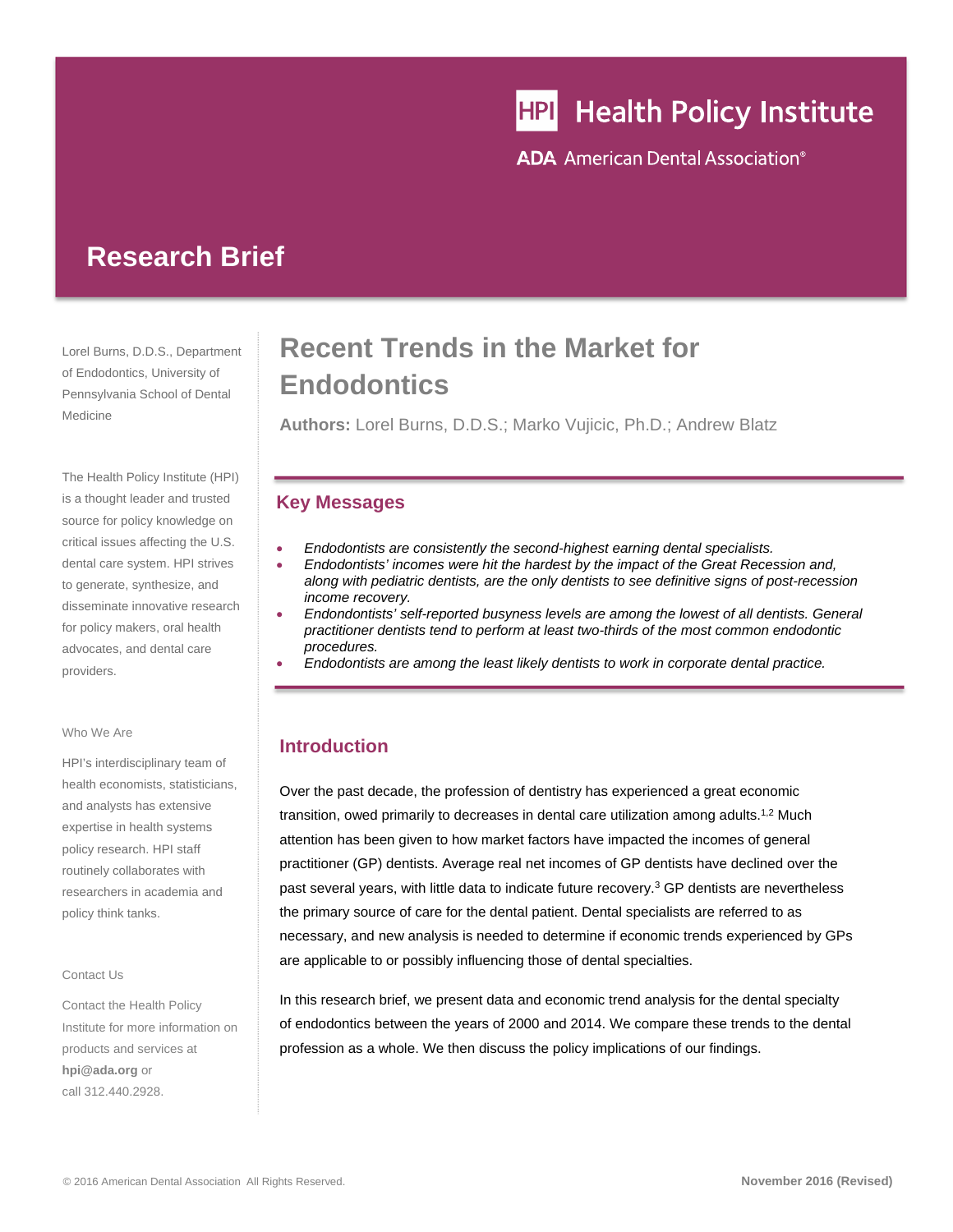#### **Results**

Figure 1 shows average annual inflation-adjusted net income by dental specialty for the years 2000 through 2014. Looking at general trends over this time period, the specialty of endodontics is consistently the dental specialty with the second-highest net income when both mean and median earnings are taken into consideration.

When adjusted for inflation, the best year of average income for endodontists was 2004, when endodontists made \$422,041. The only other dentists to have a top earning year in 2004 were oral surgeons. By comparison, GP dentists made \$213,501 in 2004 (in 2014 inflation-adjusted dollars). The worst years of average income for endodontists were 2012 and 2013. Not only were these the lowest earning years for endodontists, but they were the lowest earning years for average income for all dental specialists combined. In 2012, endodontists made \$290,654 compared to \$284,878 for all other dental specialists combined (in 2014 inflation-adjusted dollars). In 2013, endodontists made \$269,045 compared to \$293,033 for all other dental specialists combined (in 2014 inflation-adjusted dollars). GP dentists made \$189,734 and \$183,885 in 2012 and 2013 respectively. Most recently, in 2014, endodontists had an average income of \$325,844. This is in comparison to \$321,554 for all other dental specialists combined and \$174,780 for GP dentists.

Figures 2a, b and c show annual inflation-adjusted average fees and payments for non-surgical endodontic procedures. Trends show that fees for nonsurgical endodontic procedures have remained constant since 2001. The highest fees for root canal procedures on premolars and molars were charged in 2004, when the incomes for endodontists were at their peak, and the lowest fees for premolar and molar root canals were in 2009, the final year of the Great Recession. Despite stagnant fees for non-surgical

endodontic procedures, payments have increased incrementally over time. However, on average, payment is only 70 percent of charged fees for these procedures.

For the years 2007-2014, Figure 3 shows an annual representation of the percentage of dentists reporting that they are "not busy enough." Trend analysis indicates that based on perceived busyness, endodontists are consistently among the least busy dentists, only "busier" than orthodontists. The busiest years for endodontists were 2007 (25.6 percent not busy enough) and 2014 (31.3 percent not busy enough). The least busy years were 2010 (45.0 percent not busy enough) and 2011 (44.1 percent not busy enough). Perceived busyness reporting by endodontists does not appear to have a direct correlation with income.

In addition to the data in the figures presented above, data was collected regarding procedural and workforce trends in endodontics.

As seen in Figure 4, the most recent data (2005-2006) show that only 25.4 percent of all endodontic procedures are performed by endodontists. This is an increase from the 1990s when 20 percent or less of endodontic procedures were performed by endodontists (18.6 percent in 1990 and 20.3 percent in 1999).

The practice model of dentistry is beginning to shift from primarily solo owner and small group practices to corporate entities, and data has been collected to assess the current status of this trend.<sup>4</sup> In 2014, all areas of dentistry were participating in the corporate model to some degree. As shown in Figure 5, GPs were the most likely dentists to work in corporate dentistry in 2014, at 8.3 percent. Endodontists were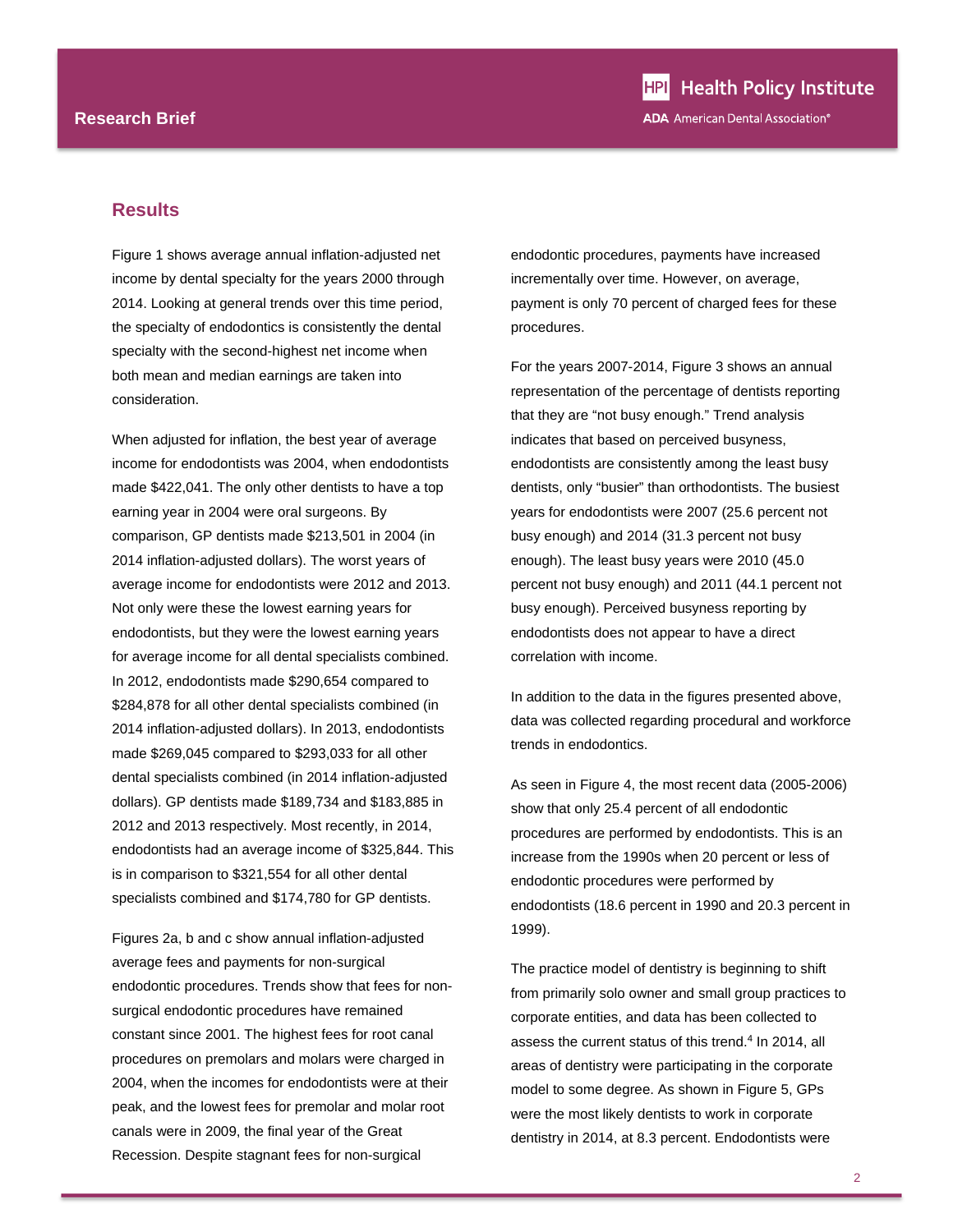#### **Research Brief**

among the least likely dentists to work in corporate dentistry at 6.0 percent, equal to periodontists and greater only than prosthodontists at 3.8 percent.

#### **Discussion**

The earnings of GP dentists represent a trend of multiyear decline.<sup>5</sup> While the incomes of dental specialists are more volatile than the income of general practitioners, it is undeniable that a broad set of factors intersected in the early 2000s that initiated a decline in dentists' average net income.<sup>3</sup> These factors, primarily linked to changes in adult dental care utilization, were compounded by the economic impact of the Great Recession from late-2007 to mid-2009.<sup>6</sup> By applying our knowledge of these market factors to collected economic data from 2000-2014, we can draw some conclusions about the recent economic trends in endodontics.

Analysis of mean income shows that when endodontists' incomes are at their highest (2002, 2004, 2010), they are making about \$200,000 more than GPs and on average \$67,000 more than all other specialists combined. When endodontists' incomes are at their lowest (2012, 2013), they are making \$85,000 to \$100,000 more than GPs and equal to or slightly less than all other dental specialists combined. Of all dental specialties, endodontists were hit the hardest when comparing pre-recession to post-recession incomes, with a loss of income of 16.4 percent. This is compared to a pre to post-recession loss of income of 11.3 percent for GPs, 14.5 percent for pediatric dentists and orthodontists, 11.0 percent for periodontists, and 3.0 percent for oral surgeons. Although endodontists experienced the greatest income loss, most recent

data from 2014 indicates signs of post-recession income recovery in mean and median incomes, a trend shared only by pediatric dentists. In 2014, endodontists saw their incomes rise, making about \$145,000 more than GPs and slightly more than all specialists combined when considering both median and mean income data. Endodontists have consistently been the second-highest earning dental specialty. However, this trend may be shifting, creating a new hierarchy wherein endodontists and pediatric dentists share second place.

An analysis of income along with all of the other reported economic data shows that the endodontic market is likely to undergo further change. This will depend of several factors, most influentially of which is supply and demand. Overall, the supply of endodontists is likely to rise. Demand is much more complicated to predict and there are not enough data to offer insights.

Components of supply and demand refer to several things with regard to endodontics, including the diagnostic need for endodontic procedures as well as future attitudes toward alternatives to endodontic procedures, such as extraction and implant placement. Another important aspect of supply and demand in endodontics is referral patterns between GPs and endodontists. An analysis of perceived busyness indicates that endodontists consistently report lower busyness levels than GPs for any given year (2007- 2014), with the exception of 2014. Updated data is needed to continue to track the percentage of endodontic procedures performed by endodontists versus GPs.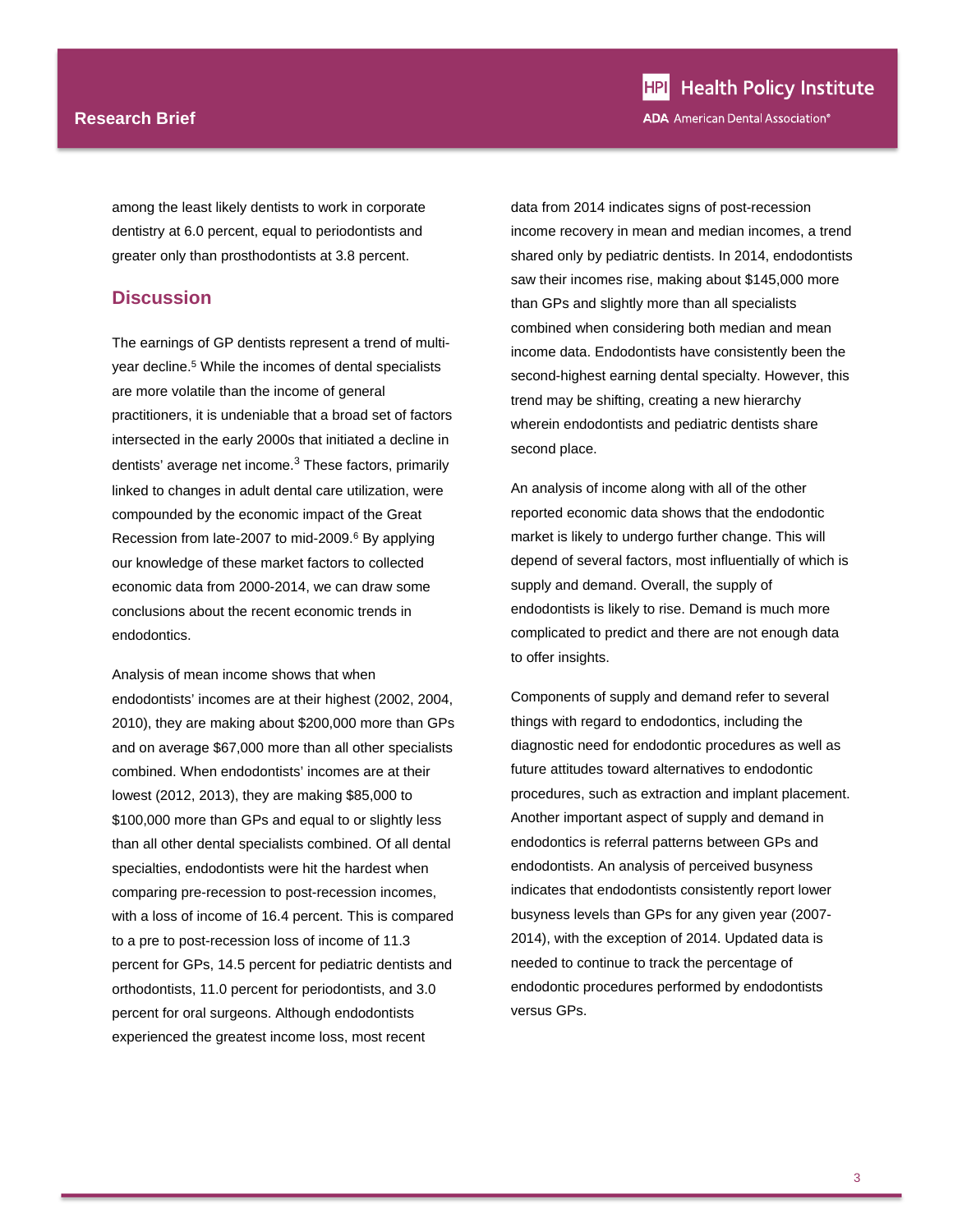

**Figure 1:** Average Inflation-Adjusted Net Income for All Dental Specialties, 2000-2014

**Sources:** ADA Health Policy Institute Survey of Dental Practice data for 2000-2014. **Notes:** Weighted to compensate for oversampling and nonresponse bias. Incomes are deflated using the Consumer Price Index for All Items to represent 2014 dollars.



**Figure 2a:** Average Inflation-Adjusted Fees and Payments, D3310 Root Canal Therapy, Anterior Tooth

**Source:** Fee data from 2001-2014 FairHealth Database; payment data from 2005-2014 Truven MarketScan research databases. **Notes:** CPI-adjusted figures inflated to 2014 dollars using Dental Services CPI. Top three endodontic fees determined from 2010-2014 FairHealth Database.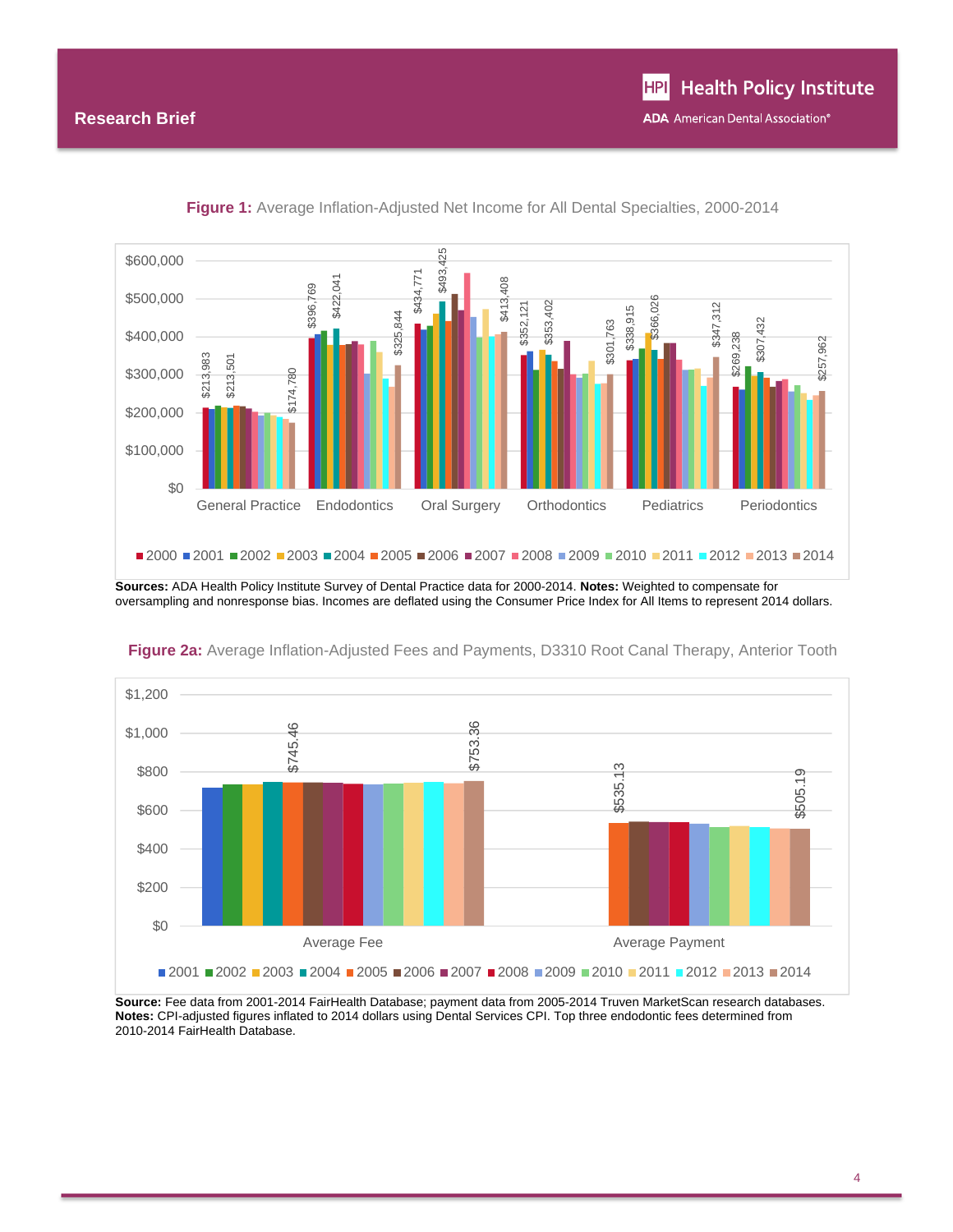

**Figure 2b:** Average Inflation-Adjusted Fees and Payments, D3320 Root Canal Therapy, Bicuspid Tooth

**Source:** Fee data from 2001-2014 FairHealth Database; payment data from 2005-2014 Truven MarketScan research databases. **Notes:** CPI-adjusted figures inflated to 2014 dollars using Dental Services CPI. Top three endodontic fees determined from 2010-2014 FairHealth Database.



**Figure 2c:** Average Inflation-Adjusted Fees and Payments, D3330 Root Canal Therapy, Molar

**Source:** Fee data from 2001-2014 FairHealth Database; payment data from 2005-2014 Truven MarketScan research databases. **Notes:** CPI-adjusted figures inflated to 2014 dollars using Dental Services CPI. Top three endodontic fees determined from 2010-2014 FairHealth Database.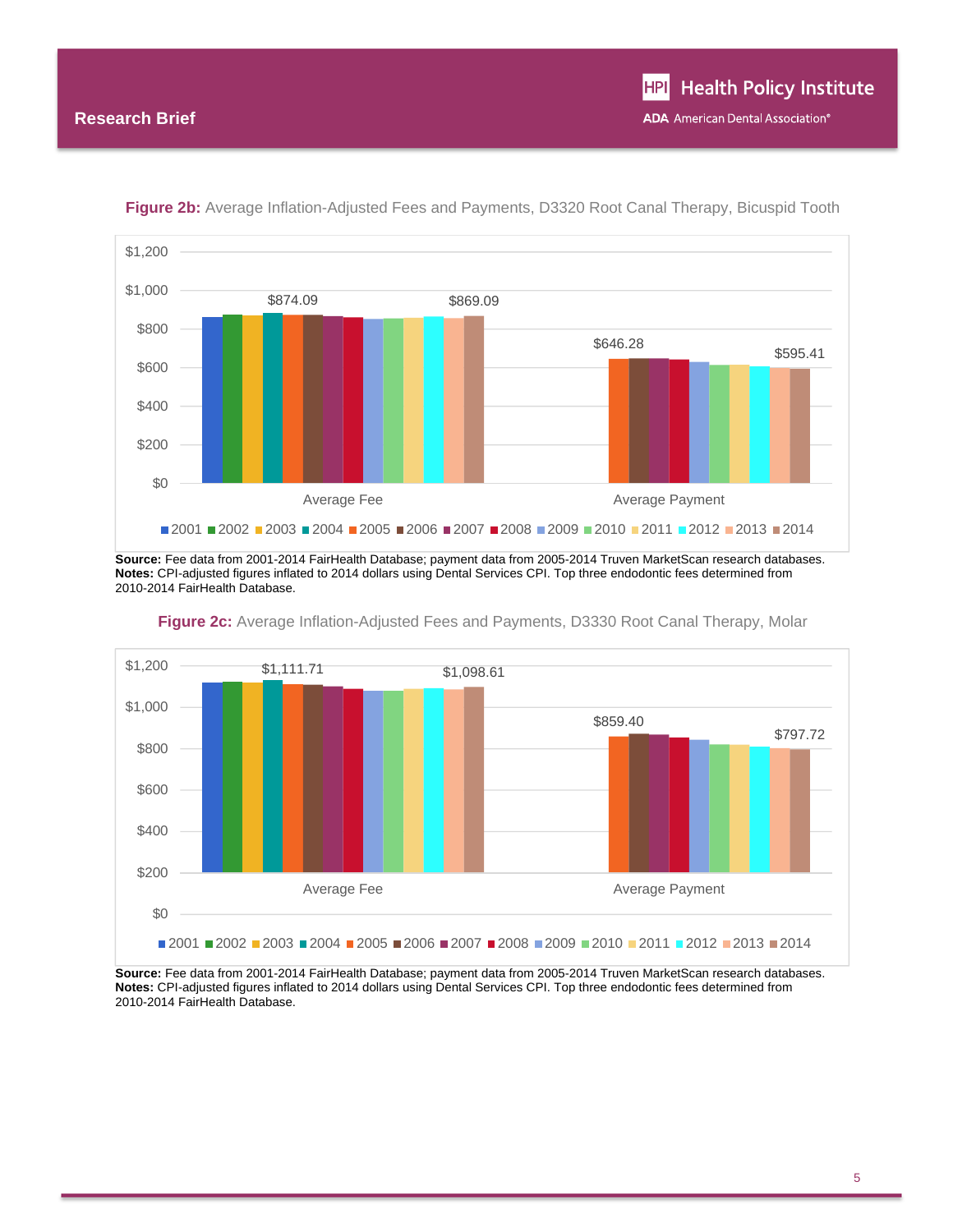

**Figure 3:** Percentage of Dentists by Specialty Reporting They Are "Not Busy Enough"

**Sources:** ADA Health Policy Institute Survey of Dental Practice data for 2007-2014. **Notes:** Weighted to compensate for oversampling and nonresponse bias.





**Sources:** ADA HPI 1999 Survey of Dental Services Rendered, Tables 18 and 35; 2005-06 Survey of Dental Services Rendered, Table 36.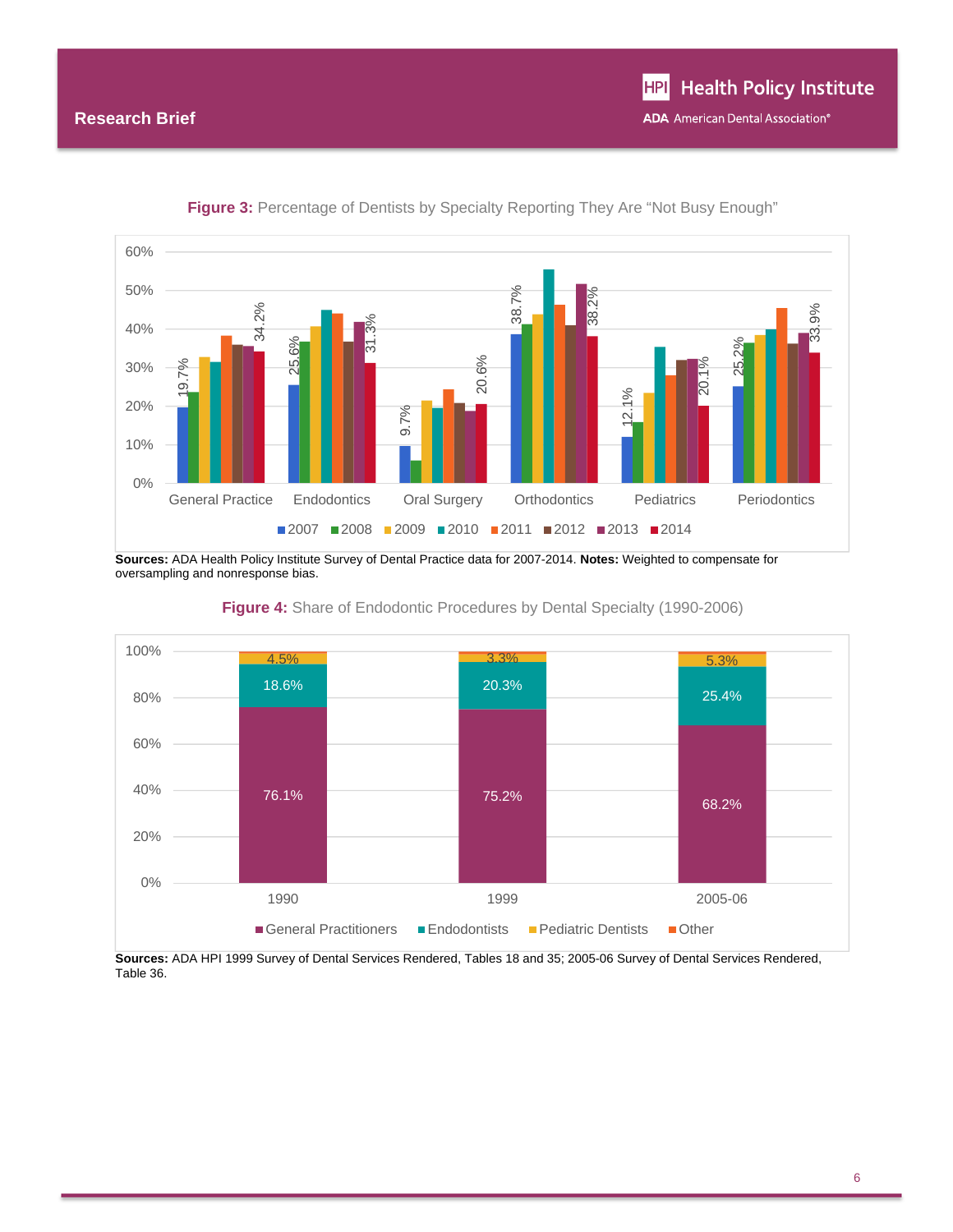

**Figure 5:** Percentage of Dentists Participating in Corporate Practice by Specialty, 2014

**Sources:** Analysis of 2014 ADA Health Policy Institute office database.

## **Data & Methods**

To determine trends in specialist dentist earnings, we rely on the ADA Health Policy Institute's Survey of Dental Practice. This annual survey is conducted on a nationally representative random sample of 4,000 to 17,000 dentists in private practice. Response rates to the Survey of Dental Practice from 2000 to 2014, our period of focus, varied from 14.0–44.6 percent. The most recent year for which data are available is 2014 and the response rate was 14.0 percent. The survey oversampled specialists to ensure an adequate number of responses for statistical analysis. During data cleaning, outliers were screened and dropped from the analysis where appropriate.

The survey asked dentists a variety of questions related to their practice, including their net income. Net income is defined as for "you only" and is income left over after practice expenses and business taxes and includes salary, commission, bonus and/or dividends, and any payments made to a retirement plan on the dentist's behalf.

We adjusted dentist earnings for inflation using the All Items Consumer Price Index (CPI).

In addition, estimates for the years 2000 through 2014 were weighted to compensate for survey nonresponse bias with respect to these dentist characteristics: age group, general practitioner or specialist status, ADA membership status and county population corresponding to the dentist's location.

The Survey of Dental Practice contains a question on busyness and offers respondents four choices: (a) Too busy to treat all people requesting appointments, (b) Provided care to all who requested appointments but was overworked, (c) Provided care to all who requested appointments but was not overworked, (d) Not busy enough, could have treated more patients. We focus on the survey years 2007-2014, when data is available.

To examine trends in endodontic fees and payments, we began by identifying the top three endodontic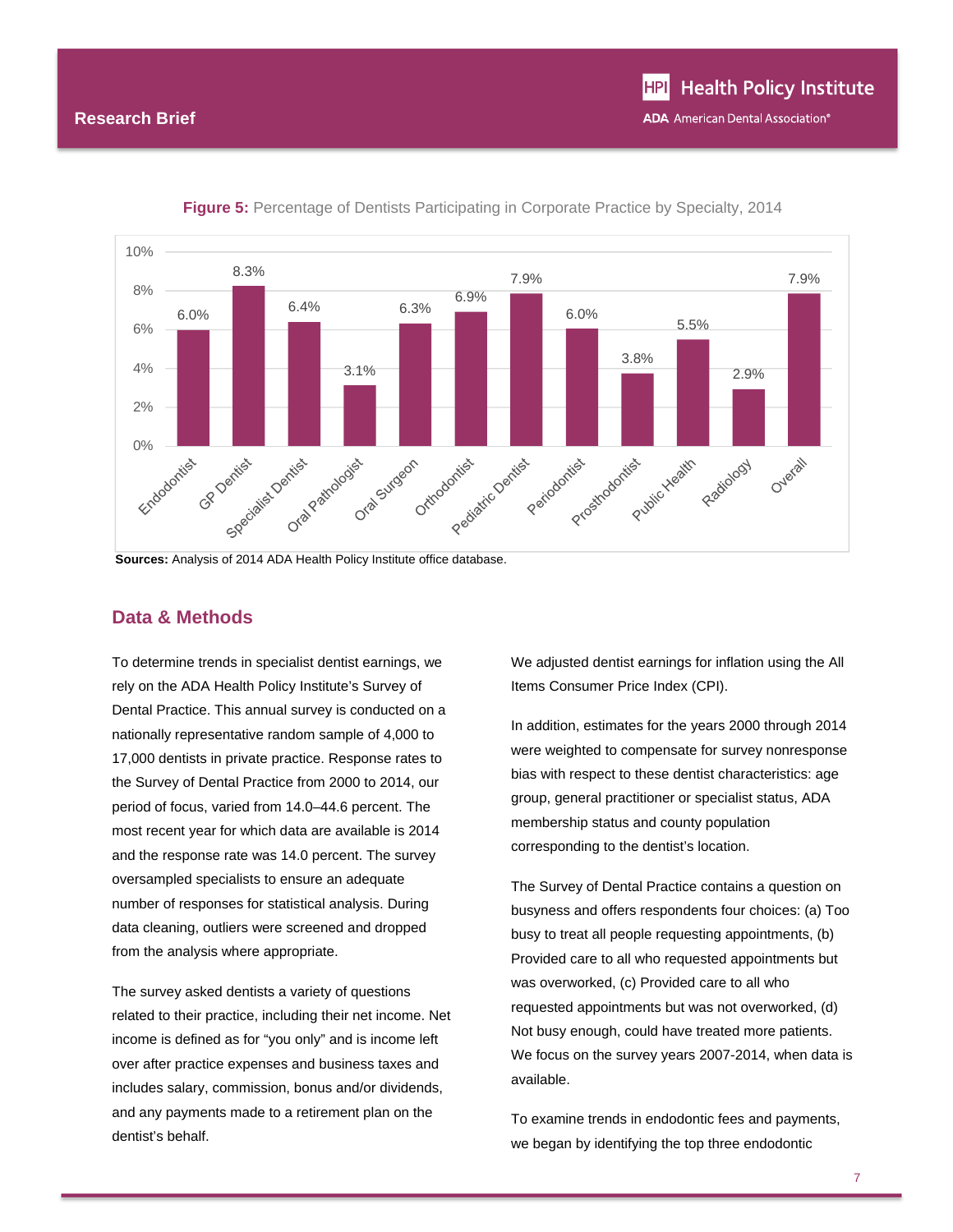procedures using data from the FAIR Health database for the years 2010-2014. Average fee data for the three endodontic procedures examined (D3310, D3320, D3330) were taken from the FAIR Health database for the years 2001-2014. FAIR Health provides charge data for dental procedures, billed using the ADA CDT® codes. FAIR Health contains non-discounted fees charged by providers before network discounts are applied. It does not contain data on actual reimbursement to providers.

Average payment data for the three endodontic procedures examined were taken from the Truven Health MarketScan® Research Databases (Truven) for 2005-2014. It is important to note that Truven is a database of dental spending based on reimbursement rates to providers that have been negotiated with private dental benefits plans. Truven does not necessarily represent what providers would typically charge for dental procedures. We break down dental spending according to what is paid by the insurer and the patient. We also calculate total patient outlays, including estimated dental benefits plan premium costs. We used the Consumer Price Index (CPI) inflation calculator from the United States Bureau of

Labor Statistics to adjust these average payments to 2014 dollars.

Data on the share of endodontic procedures by dental specialty were taken from the ADA Health Policy Institute's Survey of Dental Services Rendered. Data are from the survey years 1999 and 2005-2006 (the last year the survey was conducted). The survey was sent to professionally active dentists (i.e., not just dentists in private practice) and it was individualized by dental specialty. Respondents were asked the number of times they performed a specific procedure from the ADA CDT® codes.

To determine the share of endodontists in corporate practice, we analyzed the Health Policy Institute's 2014 office database, which contains the names and specialties of dentists employed in group practices that are members of the Association of Dental Support Organizations (ADSO). The HPI office database includes U.S.-based ADSO members only. Based on the total number of professionally active endodontists and the number of identified endodontists in group practice, we calculate the fraction of endodontists in group practice.

This Research Brief was published by the American Dental Association's Health Policy Institute.

211 E. Chicago Avenue Chicago, Illinois 60611 312.440.2928 hpi@ada.org

For more information on products and services, please visit our website, **www.ada.org/hpi**.